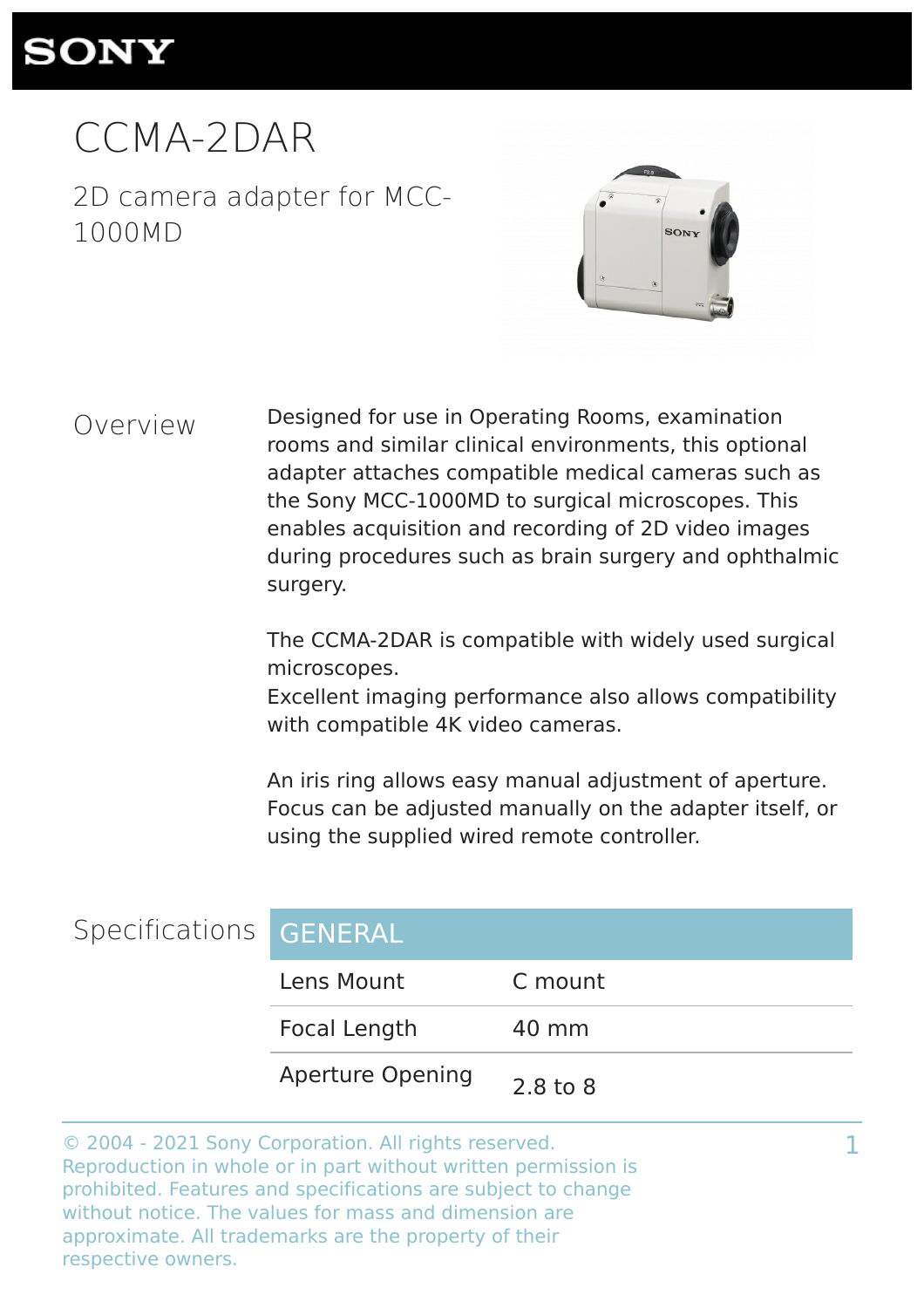#### (F-stops)

| Power                                    | 3 V DC (two size AA (R6, LR6)                                                       |
|------------------------------------------|-------------------------------------------------------------------------------------|
| Requirements                             | batteries)                                                                          |
| Power                                    | 0.03 W (Motor: No load                                                              |
| Consumption                              | current $\times$ rated voltage)                                                     |
| Operating                                | 0 °C to 40 °C (32 °F to 104                                                         |
| Temperature                              | $\circ$ F)                                                                          |
| <b>Operating Humidity</b>                | 20% to 80% (no condensation<br>allowed)                                             |
| <b>Operating Pressure</b>                | 700 hPa to 1,060 hPa                                                                |
| Storage and<br>Transport<br>Temperature  | $-20$ °C to $+60$ °C (-4 °F to<br>$+140$ °F)                                        |
| Storage and                              | 20% to 80% (no condensation                                                         |
| <b>Transport Humidity</b>                | allowed)                                                                            |
| Storage and<br><b>Transport Pressure</b> | 700 hPa to 1,060 hPa                                                                |
| External                                 | 70 mm $\times$ 34 mm $\times$ 74.5 mm                                               |
| <b>Dimensions (Main</b>                  | $(27/8$ in $\times$ 1 3/8 in $\times$ 3 in)                                         |
| unit)                                    | (excluding protrusions)                                                             |
| External                                 | 69 mm $\times$ 28 mm $\times$ 115 mm                                                |
| <b>Dimensions</b>                        | $(2 \frac{3}{4} \text{ in } \times 11 \text{ /}8 \text{ in } \times 45 \text{ /}8)$ |
| (Controller)                             | in) (excluding cable)                                                               |
| External                                 | $\varnothing$ 5.9 mm $\times$ 4 m ( $\varnothing$ 1 /4 in $\times$                  |
| Dimensions (Cable)                       | 13.1 $ft)$                                                                          |
| Mass (Main unit)                         | 430 g (15.2 oz)                                                                     |
| Mass (Controller)                        | $250$ g $(8.8$ oz) (excluding                                                       |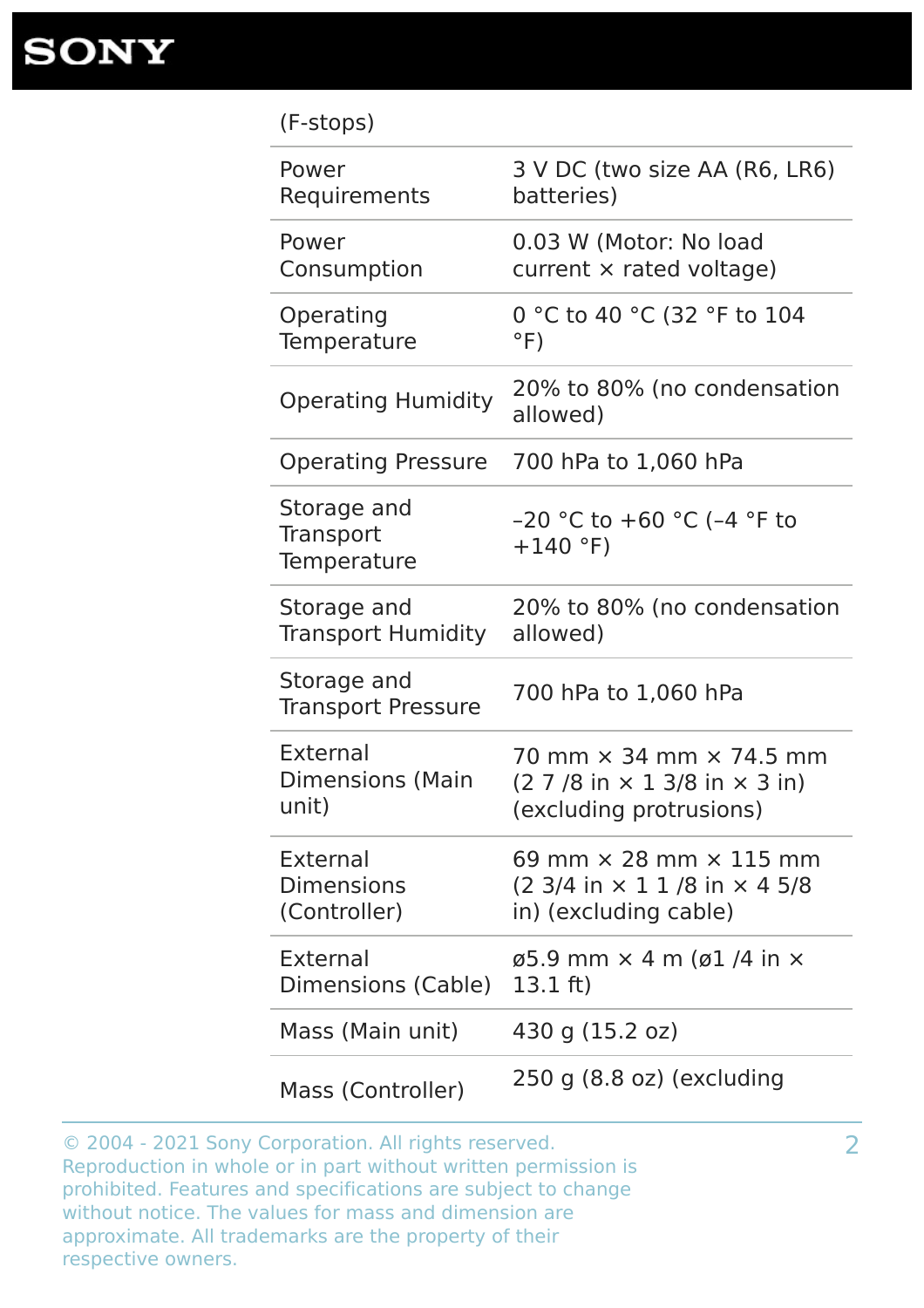**SONY** 

|                                | batteries)                                                                                                                                                     |
|--------------------------------|----------------------------------------------------------------------------------------------------------------------------------------------------------------|
| Supplied<br><b>Accessories</b> | M38 adapter attachment (1)<br>Camera connector cap (1)<br>Microscope connector cap (1)<br>Instructions for Use (1)<br>Warranty (1)<br>Service Contact List (1) |

### Related products



**MCC-1000MD** Two-piece Full HD

surgical video camera